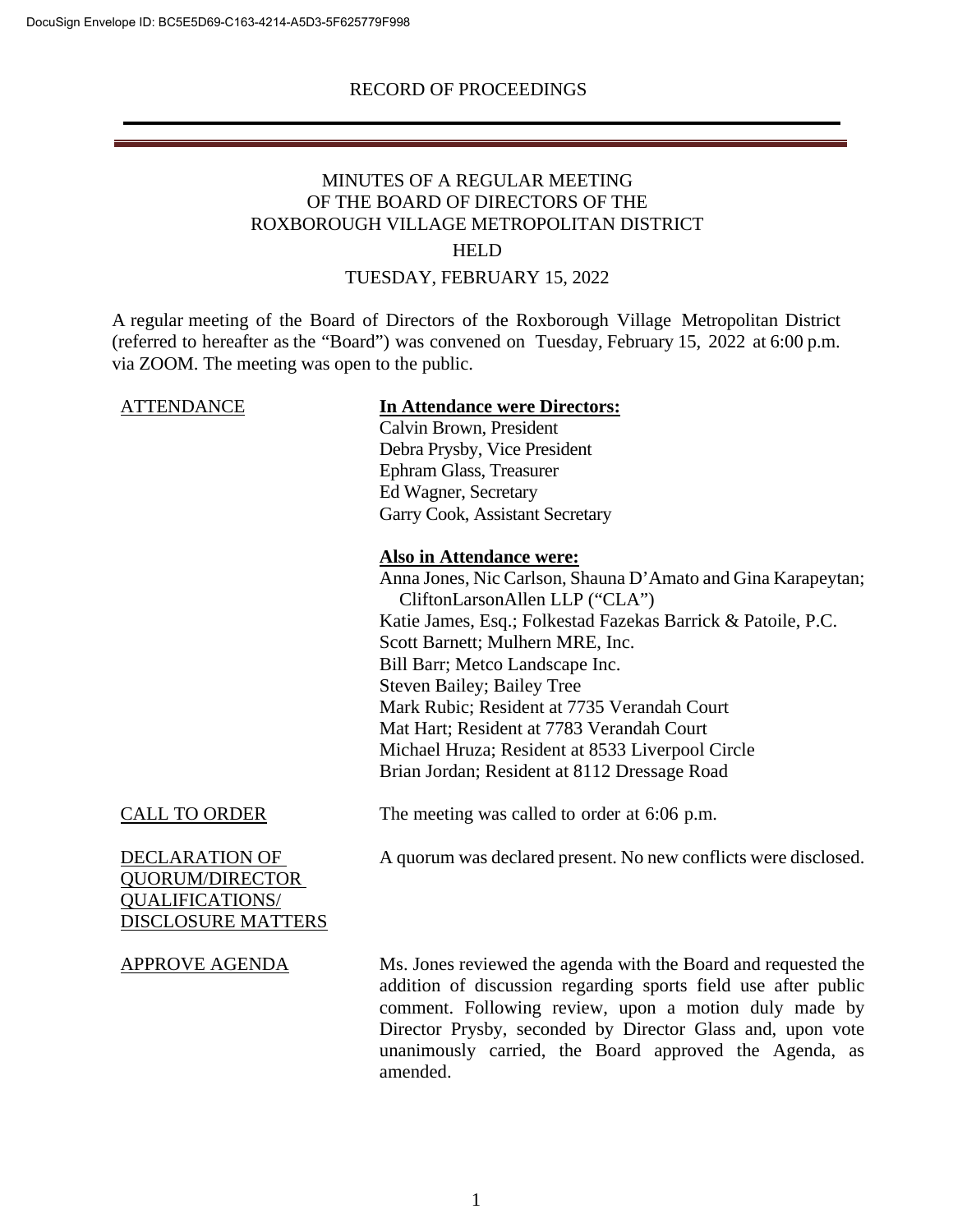| Mark Rubic, resident, addressed the Board regarding meeting<br>minutes and public meeting protocols.                                                                                                                                                                                                                                                                                  |
|---------------------------------------------------------------------------------------------------------------------------------------------------------------------------------------------------------------------------------------------------------------------------------------------------------------------------------------------------------------------------------------|
| Michael Hruza, resident, discussed ice management in the public<br>right-of-way in Chatfield Farms and noted that he also requested<br>the management team to reach out to United Services regarding<br>not driving vehicles on the grass in the park.                                                                                                                                |
| Brian Jordan, resident, requested use of the Community Park<br>fields for little league games.                                                                                                                                                                                                                                                                                        |
| <b>January 18, 2022 Special Meeting Minutes:</b>                                                                                                                                                                                                                                                                                                                                      |
| Ms. Jones reviewed the Consent Agenda with the Board. Director<br>Glass noted the January 18, 2022 meeting minutes should include<br>verbiage that states "upon District Manager approval" and that he<br>indicated the Metco contract dollar amount did not change when<br>the overall scope was reduced.                                                                            |
| Also, Director Glass noted the January 18, 2022 meeting minutes<br>need to be corrected to accurately reflect that he objected to the<br>Consent Agenda vote. Director Glass also requested the January<br>18, 2022 meeting minutes reflect Mark Rubic was in favor of the<br>pavilion rather than recommending the addition to the Board.                                            |
| Following discussion, upon a motion duly made by Director<br>Glass, seconded by Director Wagner and, upon vote,<br>unanimously carried, the Board approved the Consent Agenda, as<br>amended.                                                                                                                                                                                         |
| <b>Cash Position and Property Tax Schedule for January:</b>                                                                                                                                                                                                                                                                                                                           |
| <b>Current Claims, Approve Transfer of Funds, Ratify Payment</b><br>of Autopay Claims and Ratify Approval of Previous Claims:                                                                                                                                                                                                                                                         |
| <b>Metco Landscaping Update:</b>                                                                                                                                                                                                                                                                                                                                                      |
| <b>December 31, 2021 Unaudited Financial Statements:</b> Ms.<br>Karapeytan reviewed the financial statements with the Board and<br>addressed the Board's questions. Following discussion, upon a<br>motion duly made by Director Glass, seconded by Director Cook<br>and, upon vote, unanimously carried, the Board accepted the<br>December 31, 2021 Unaudited Financial Statements. |
|                                                                                                                                                                                                                                                                                                                                                                                       |

# **Other:** None.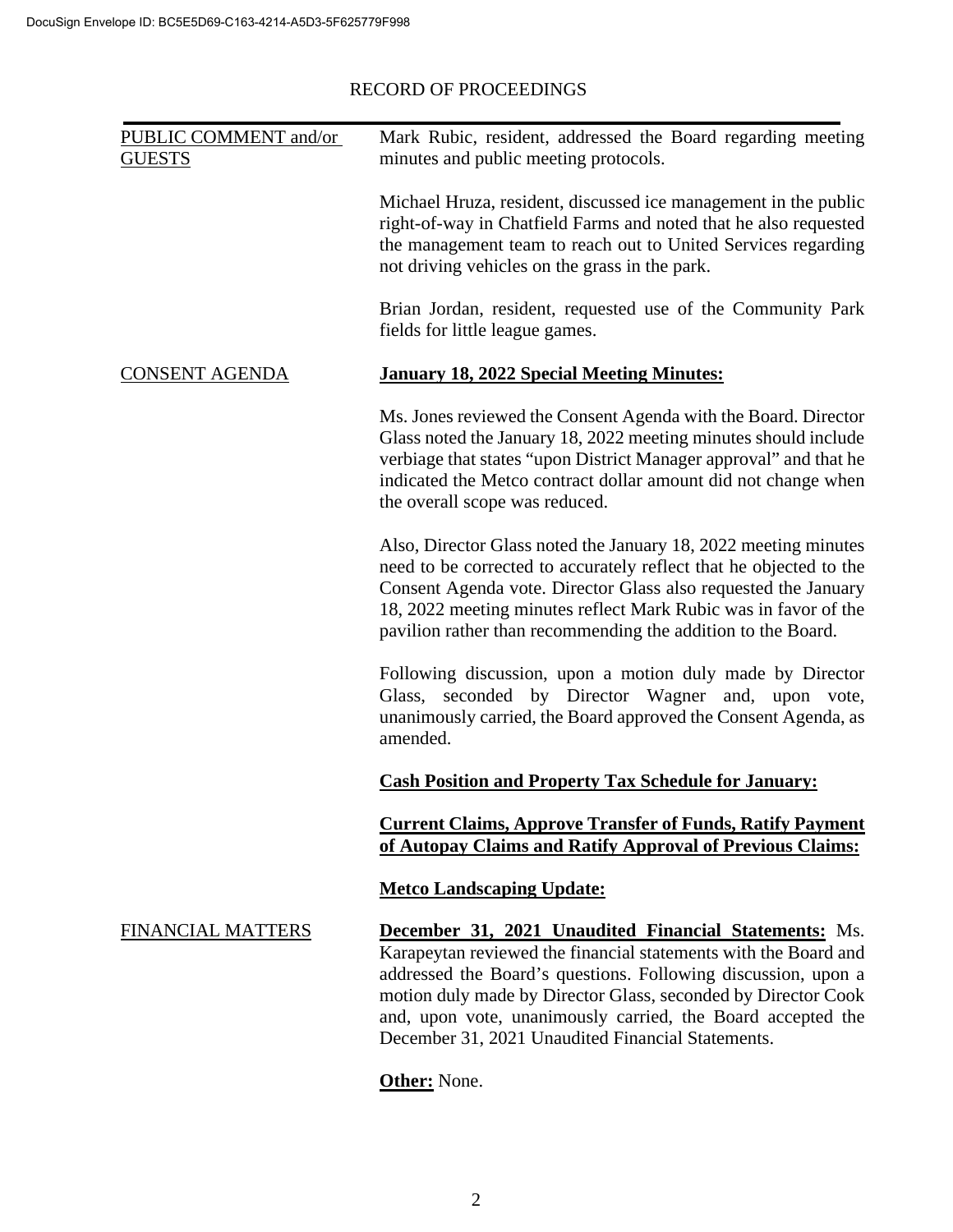| <b>ACTION ITEMS</b> | <b>Playground Next Steps:</b> It was noted Mr. Wenskoski is working |
|---------------------|---------------------------------------------------------------------|
|                     | on revising the playground plans for Community Park as the          |
|                     | previous location is no longer suitable based on Xcel's feedback.   |
|                     | No action was taken.                                                |

**Correspondence Regarding Excel Easement:** No action was taken as the correspondence was included for informational purposes only.

DIRECTOR MATTERS **Environmental Committee:** Director Glass reviewed the report provided to the Board. Director Glass requested Mr. Barr make adjustments to water requests in order to optimize water use. The Board discussed. Director Glass noted the bat box has been installed and requested CLA provide pricing for new bat box signage. Following discussion, it was decided that Directors Glass and Prysby will provide signage specifications for pricing.

> **Wildfire Mitigation:** Director Brown reviewed his notes included in the packet with the Board.

**Other:** None.

MANAGER MATTERS **Potential Disc Golf Course Planning:** Ms. D'Amato reviewed the information she provided to the Board. Following discussion, the Board determined a 9-hole course is preferable. Ms. D'Amato will follow up with the vendor to develop a preliminary sketch for the Board to review at the March Board meeting.

> **Tree Inventory Information:** Ms. D'Amato reviewed the proposals provided to the Board. Following discussion, upon a motion duly made by Director Glass, seconded by Director Cook and, upon vote, unanimously carried, the Board determined to move forward with Tree Analysis Group to provide tree inventory information.

> **Community Park Sports Field Use:** Mr. Jordan reviewed his proposal to utilize the playing fields for little league games from March 28, 2022 to June 13, 2022, Monday through Thursday from 5:00 p.m. to 8:00 p.m. Scheduling specifics will be dependent on enrollment. Director Brown polled the Board.

> Following discussion, upon a motion, second and, upon vote unanimously carried, the Board approved moving forward with the request. CLA will work with Mr. Jordan to finalize the details and return to the March Board meeting for final discussion and consideration of approval.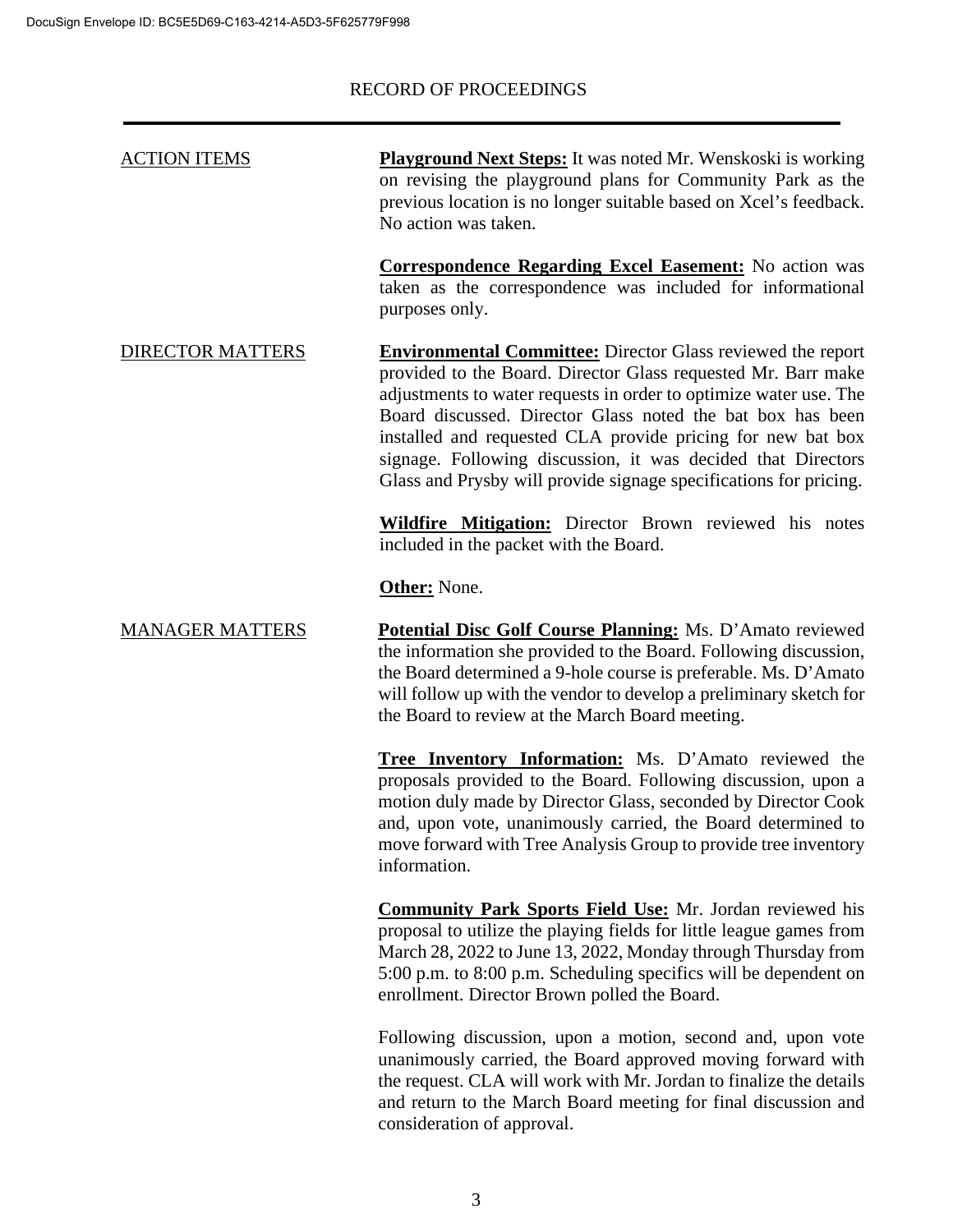**Signage Regarding No Fires:** Following discussion, CLA will research "no fire" signage at hogback trailheads.

**Bailey Tree Pathway Clearance Timing:** Mr. Bailey noted that pathway clearance timing is scheduled for next week, anticipating it to be a ten-day project, depending on weather. He also indicated that the problematic cottonwoods have been pruned and one more cottonwood is slated for removal next week, depending on weather.

**Other:** None.

LEGAL MATTERS **Final Water Due Diligence Filing and Executive Session Pursuant to C.R.S. Section 24-6-402(4)(B) and for the Purpose of Receiving Legal Advice on Special Legal Questions, if requested:** Attorney James explained the reason for having this item on the agenda. No action was taken.

> **16B Easement:** Attorney James reviewed the easement document and photographs provided to the Board. Following discussion, the Board directed Mr. Barnett to find out a specific request from the homeowners association.

> **Mulch Letter:** Attorney James provided an update to the Board and will update the Board again in March.

> **Resident Correspondence:** Ms. James indicated the theme of the correspondence – recording meetings – will be discussed in Executive Session.

**Other:** None.

ENGINEERING MATTERS **Phase 2 of Northside Spillway:** Mr. Barnett reviewed the drawings with the Board, noting it is approximately a \$200,000.00 project on the north side. He also indicated Douglas County will need to review and approve the plans.

> Following discussion, upon a motion duly made by Director Cook, seconded by Director Wagner and, upon vote, majority carried, the Board directed Mr. Barnett to continue planning the project with Douglas County. Director Glass was opposed.

> **Potential Landscape Map Updates:** Mr. Barnett reviewed the process underway with Attorney James. Mr. Barnett and Ms. James will bring an update on this item to the March meeting.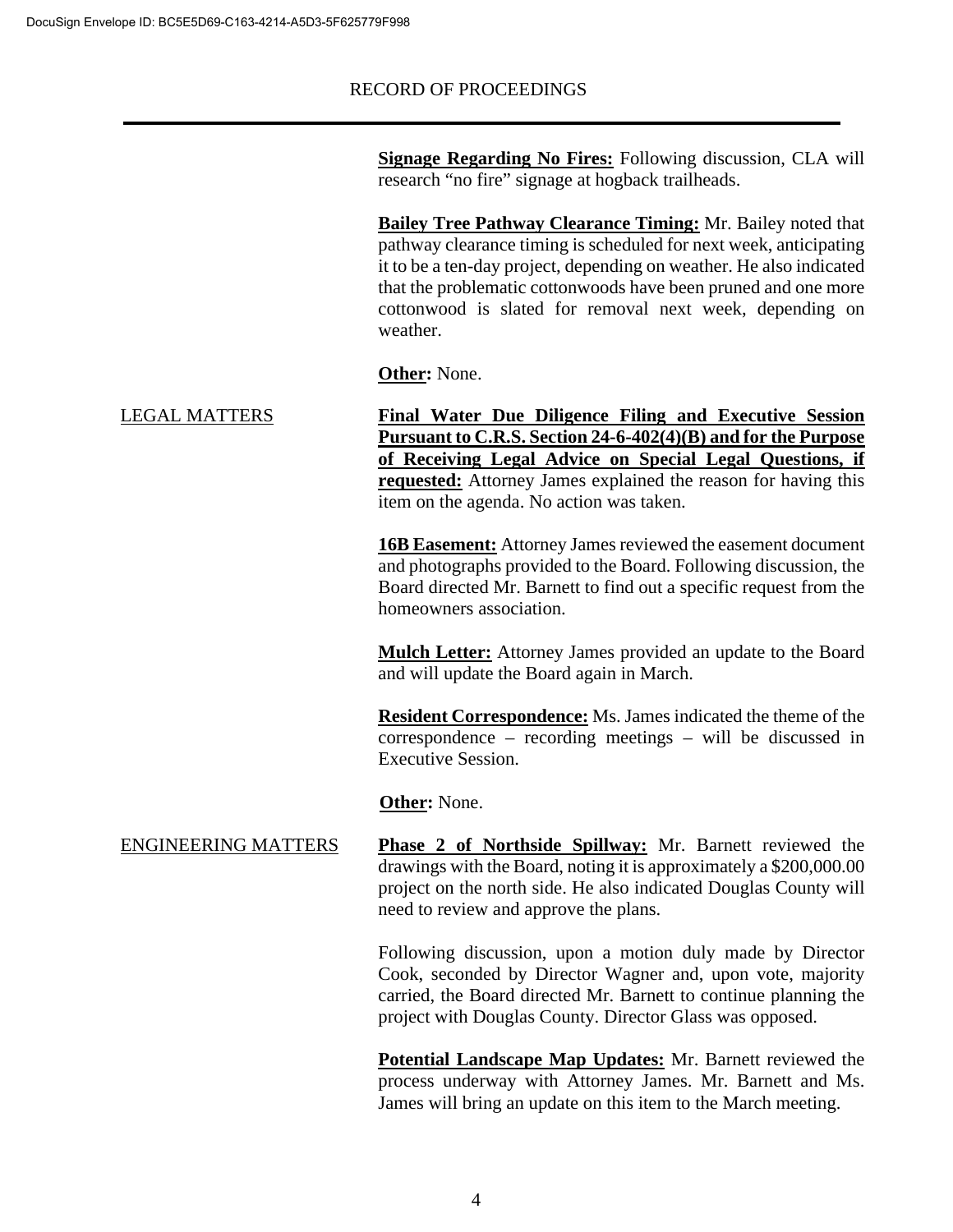|                            | <b>Placement of Boulders:</b> Mr. Barnett reviewed the potential<br>placement of boulders. Following discussion, the Board<br>determined interested Board members should send preferred<br>plans prior to the March meeting for the Board to consider.                                                                                                                                                                                                             |
|----------------------------|--------------------------------------------------------------------------------------------------------------------------------------------------------------------------------------------------------------------------------------------------------------------------------------------------------------------------------------------------------------------------------------------------------------------------------------------------------------------|
|                            | <b>Other:</b> Director Glass asked how to address other snow and ice<br>remediations. He also requested additional snow removal in the<br>parking lot near Chatfield soccer fields and the sidewalk adjacent<br>to Waterton.                                                                                                                                                                                                                                       |
|                            | Following discussion, upon a motion duly made by Director<br>Glass, seconded by Director Cook and, upon vote, unanimously<br>carried, the Board approved the additional snow removal areas<br>noted above.                                                                                                                                                                                                                                                         |
| <b>LANDSCAPING MATTERS</b> | <b>Other:</b> None.                                                                                                                                                                                                                                                                                                                                                                                                                                                |
| <b>OTHER BUSINESS</b>      | <b>Quorum for March 15, 2022 Regular Meeting:</b> A quorum was<br>confirmed.                                                                                                                                                                                                                                                                                                                                                                                       |
| <b>EXECUTIVE SESSION</b>   | <b>Executive Session Pursuant to C.R.S. Section 24-6-402(4)(b)</b><br>for the Purposes of Receiving Legal Advice on the Specific<br><b>Legal Question of Recording Meetings:</b> Upon a motion duly<br>made by Director Brown, seconded by Director Wagner and,<br>upon vote, unanimously carried, the Board entered into Executive<br>Session at 9:01 p.m.                                                                                                        |
|                            | The Board exited Executive Session at 10:33 p.m.<br>Director<br>Brown asked if any person who participated in the Executive<br>Session believed that any substantial discussion of any matters<br>not included in the Motion to go into the Executive Session<br>occurred during the Executive Session, or that any improper<br>action occurred during the Executive Session in the violation of<br>the Open Meetings Law. No concerns were stated for the record. |
|                            | Director Wagner made the following motions:<br>A Motion to<br>update the Code of Conduct and a Motion to update District<br>recording keeping of meetings.                                                                                                                                                                                                                                                                                                         |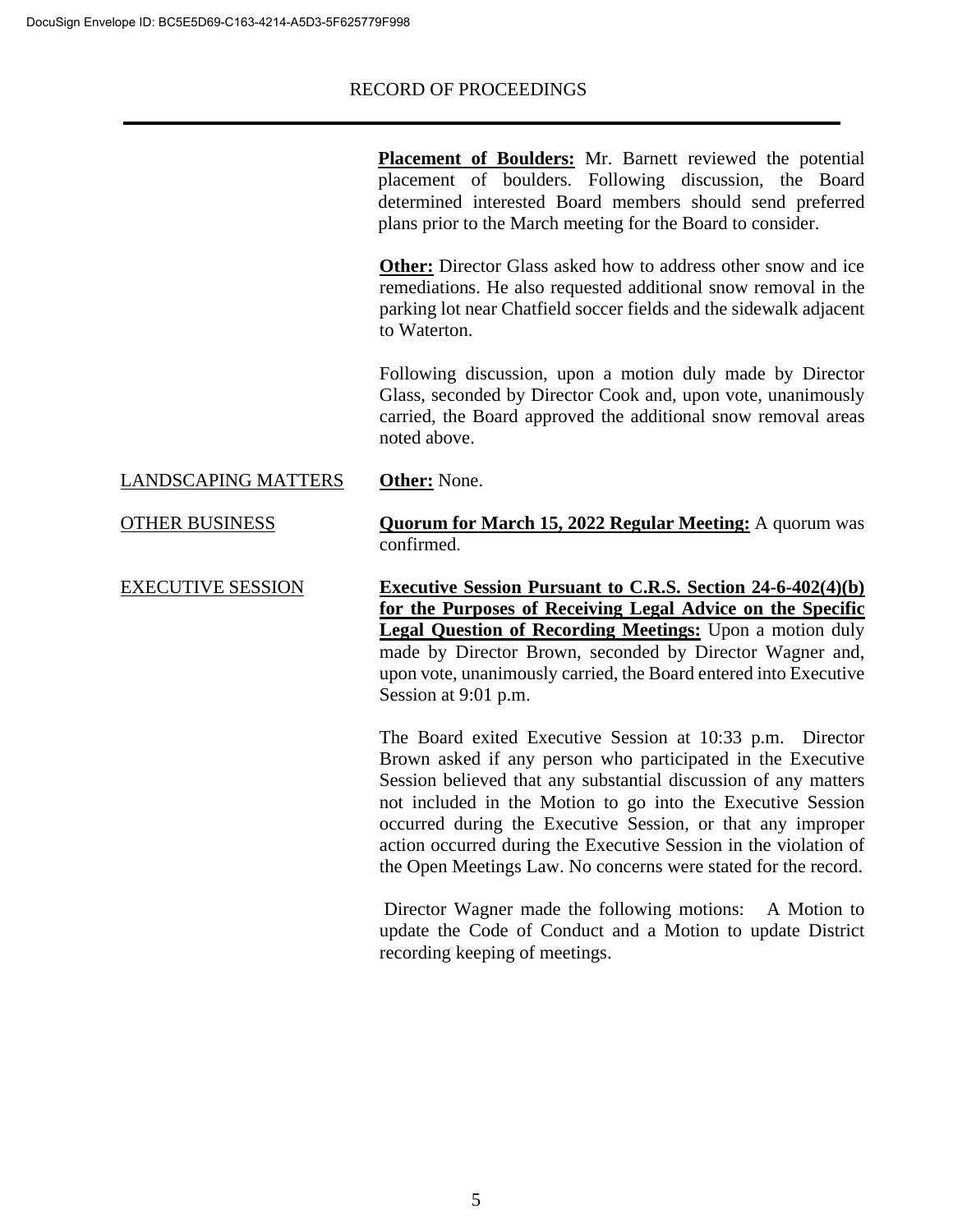ADJOURNMENT There being no further business to come before the Board, upon a motion duly made by Director Prysby, seconded by Director Brown and, upon vote, unanimously carried, the Board adjourned the meeting at 10:37 p.m.

Respectfully submitted,

alvin Brown By:

Calvin Brown, President

| Attest: | DocuSigned by:       |
|---------|----------------------|
| By:     | Ed Wagner            |
|         | Ed Wagner, Secretary |

6